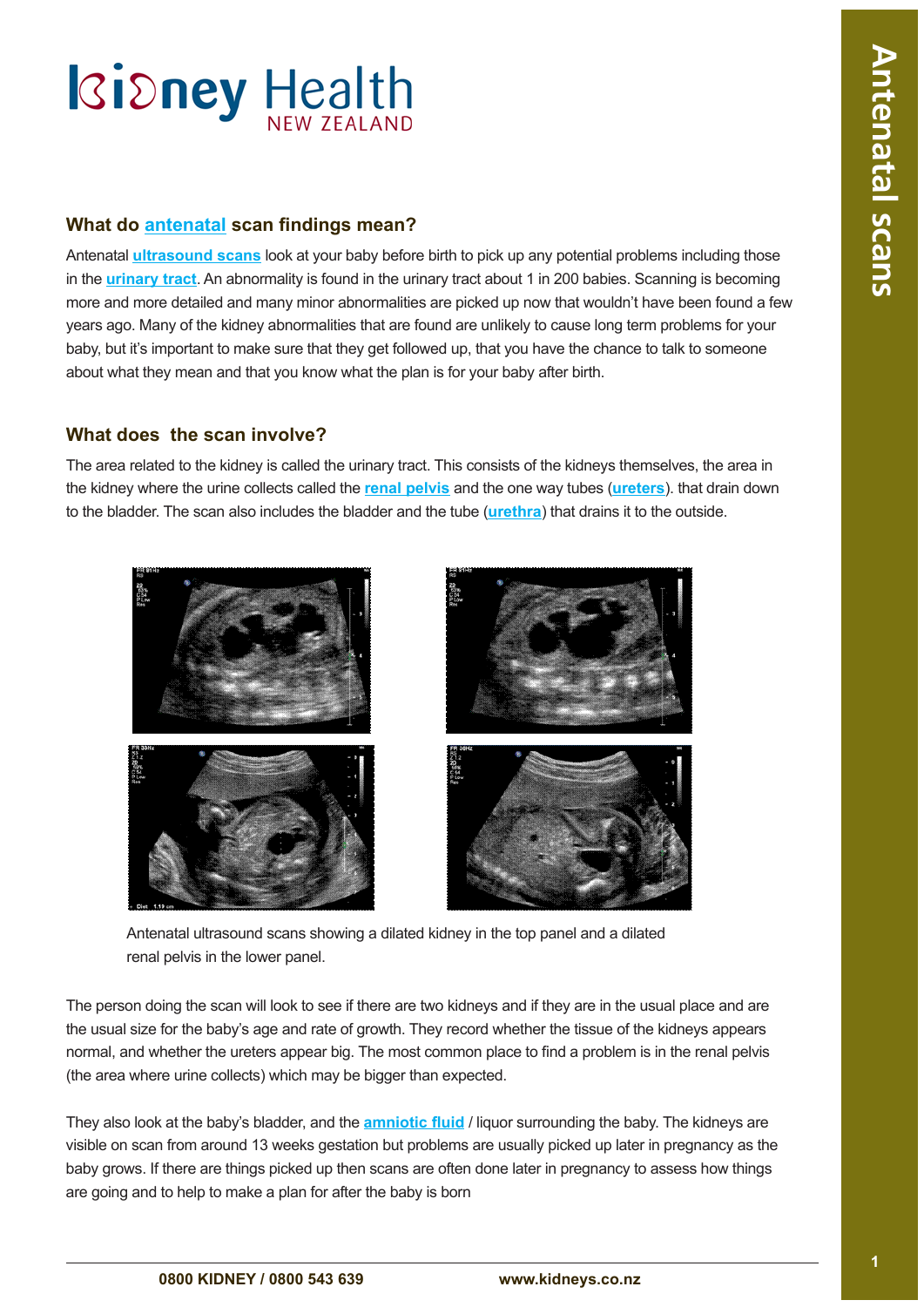### **Are all the problems picked up by the scan serious?**

No, most of the problems are minor. In general most problems are related to the drainage of the kidneys and not how they work as a filter. It is very reassuring if the baby is growing normally and has normal amounts of amniotic fluid. Abnormal scans in most cases won't stop you having a normal pregnancy and delivery of your choice, in a place of your choosing. You will usually be allowed home at the usual time after delivery. In these cases your baby will then have an ultrasound scan when they are a few days old. Doctors prefer to wait a few days to make sure urine is flowing well through the kidneys.

Only in very rare cases will the obstetrician recommend an early delivery, or delivery near a centre with specialist care. If this is going to happen they may be able to arrange for you to talk to a doctor who specialises in children's kidney problems (paediatric nephrologist) or one who looks after the bladder and ureters (urologist, a surgeon who specialises in problems of the urinary tract) ) who will be involved with your baby after they are born.

### **What are some of the possible problems picked up by antenatal scans?**

#### • **[Hydronephrosis](#page-3-0)**

This is the word used to describe the area in the kidney where urine collects being dilated or enlarged. This area is called the renal pelvis and it lies in the middle of the kidney and drains urine to the ureter. Hydronephrosis can happen if the ureter is slow to drain the kidney; either from a narrowing called a **[PUJ](#page-3-0)** configuration or from urine coming back up from the bladder which is called **[reflux or VU](#page-3-0)R**. Dilated ureters are sometimes seen in association with this. Mild hydronephrosis is common and does not harm the kidney. In many cases it will go away by itself over the first year or two of life. As it's important to make sure it does go away your baby will have follow up scans. In most cases these scans will be ultrasounds. In some cases, if the hydronephrosis is very big, or on both sides, a more detailed scans to rule out a PUJ or reflux that is causing problems will be done.

#### • **Dilated ureters**

This can be due to reflux or to a narrowing at the level at which the ureters enter the bladder. This is sometimes called a **[VUJ obstructio](#page-3-0)n**. Some ureters are just bigger than usual – these are called congenital mega ureters.

### • **Posterior urethral valves**

This describes a membrane across the urethra leading to blockage. It only happens in boys and means that urine cannot drain out properly from the bladder. The bladder and ureters become bigger as all the urine cannot drain out freely and this in turn can damage the kidneys, which may not have formed normally also like the rest of the urinary tract. If posterior urethral valves are suspected your baby will need more scans during your pregnancy and scans soon after delivery. An operation soon after birth will usually be necessary to relieve the blockage. The long term effects on the kidneys will become clearer after the baby is born; some boys will have serious kidney problems but some have normal kidney function for many years.

#### • **Abnormal appearing kidney**

Possibilities for this include kidneys that appear abnormally bright or small for the age of the baby. This may happen in one or both kidneys. You may hear the kidney referred as "**[dysplastic](#page-3-0).**" This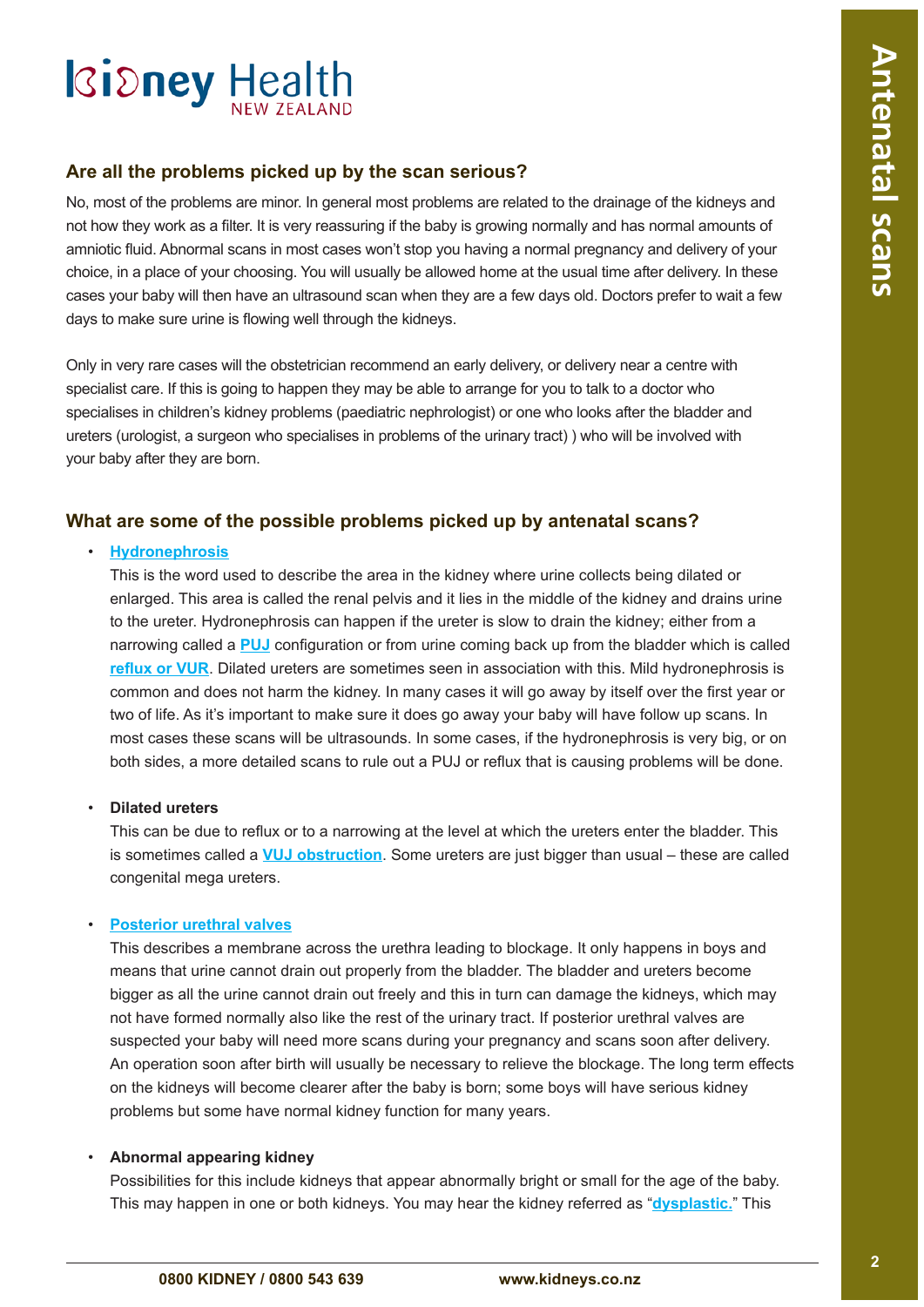can mean that the kidney has not formed properly and might not work properly. Sometimes this is found in association with very dilated kidneys (**[hydronephrosis](#page-3-0)**) and with **[posterior urethral](#page-3-0)  [valves](#page-3-0)** as neither the ureter nor the kidney have formed properly. It does not mean that the kidneys will not work but means that they will need to be followed up with scans and blood tests to check the level at which they are working.

### • **Single kidney**

This happens in about 1 in 1000 pregnancies. You can lead a perfectly normal life with one kidney of normal size as the single kidney does the work of two. Sometimes the other kidney is found on an ultrasound scan in an unusual place after the baby is born. This kidney is called an ectopic kidney or pelvic kidney.

### • **Cystic kidney**

The most common form of cystic kidney is called a multicystic dysplastic kidney. This is when the kidney does not form properly and is made up of lots of large fluid filled cysts with no functioning kidney tissue. The other kidney is usually normal and takes over all the work. The multicystic dysplastic kidney will usually shrink away over time and your baby will have scans as they grow older to make sure it this has happened.

There are other types of cysts that can occur. Some types run in families and some are associated with more serious forms of kidney disease, or abnormal kidneys. These types of cysts are rare, but may require more detailed scanning and assessment.

### • **Lack of [amniotic flui](#page-3-0)d ( oligohydramnios)**

There are many causes for this and not all involve the kidneys, but one of them is the kidney not producing enough urine. If there is a lack of amniotic fluid (liquor ) the kidneys will be checked in detail. If the scan shows abnormal kidneys but a normal amount of amniotic fluid, this suggests that the baby's kidneys are working well enough to keep them alive after they are born, even if they have overall reduced kidney function.

### **Can anything be done before my baby is born?**

Sometimes if both the kidneys are affected by blockage or if the urethra is blocked the obstetric doctors can put a tube in to drain the bladder. This would be done in a specialist centre. It may not prevent the baby being born with abnormal kidneys and kidney function.

### **If the antenatal scan has picked up a possible problem what will happen after my baby is born?**

In most cases your baby will have an ultrasound scan done of the urinary tract after they are born. They will then be followed up by the local hospital or GP depending on what the scans show. Some children may be at more risk of infection and they are given a small dose of antibiotic. In some cases more detailed scans are required to see if there are problems that require an operation. Many of these urinary tract changes go away in the first year or two of life. You will be able to get information specific to your child when you talk to the doctors after they are born.